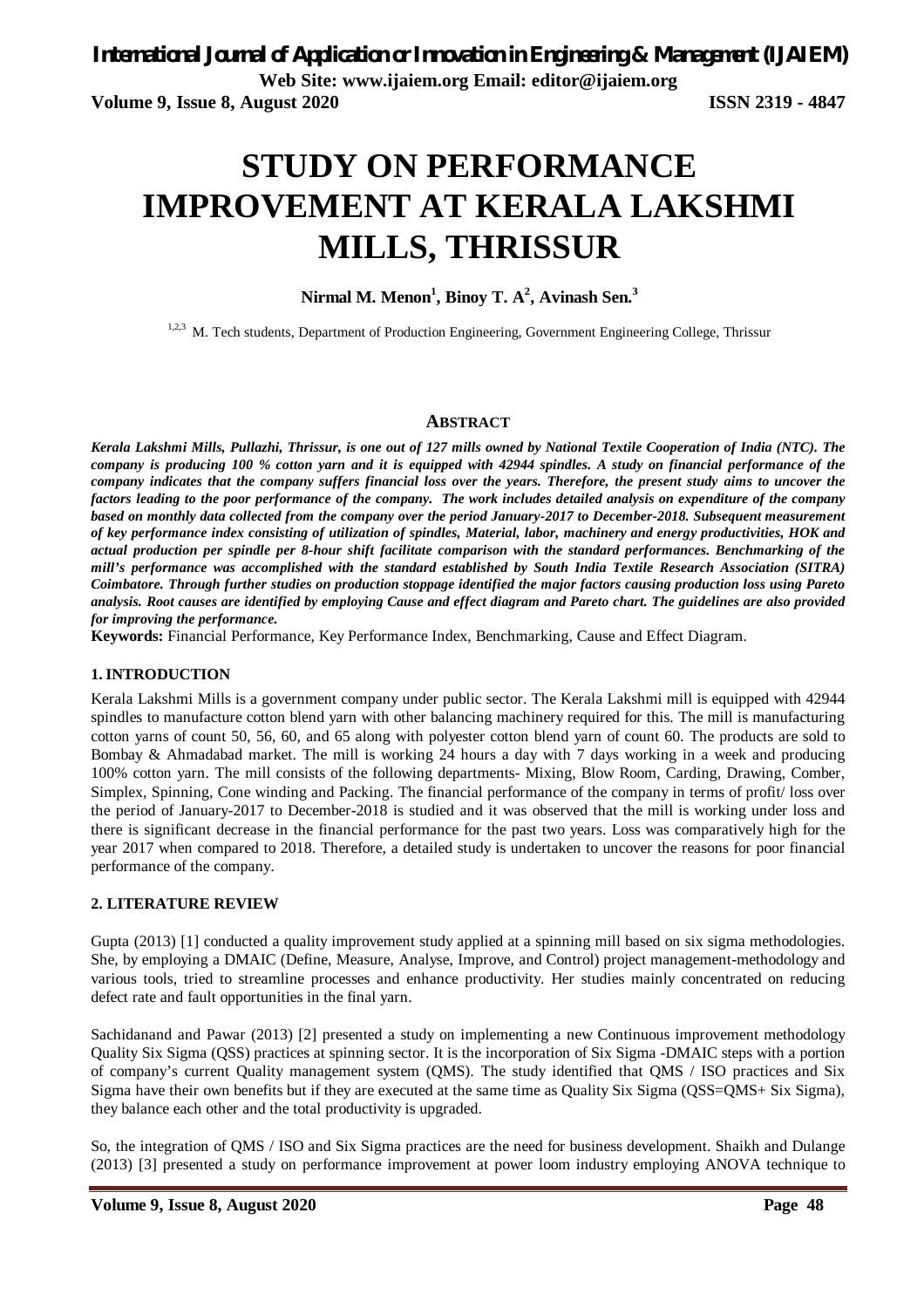#### **Volume 9, Issue 8, August 2020 ISSN 2319 - 4847**

identify the major factors influencing productivity. The study revealed that human factors and technological factor are the two major factors affecting productivity. The study also revealed that instability in the cost of yarn affects productivity. Some of the factors such as infrastructure of the facility, plant factor and machinery factors do not have significant impact on the productivity.

Hari Krishnan and Kumar (2013) [4] studied the current situation of Trivandrum Spinning mills and identified that absenteeism as one of the major issues that face the firm. Further study revealed that the employees are not satisfied towards current monetary and nonmonetary incentive schemes followed by the mills. Fringe benefits and pay are the most displeasing factors that are obtained from the result of questionnaire survey conducted and result analysis using SPSS. He, there by devised a productivity gain sharing incentive scheme to the company that may help to improve the productivity and reduce absenteeism rate.

Raja and Rao (2007) [5] studied the performance evaluation of a spinning system through simulation modelling, he identified that breakage of yarns as one of the major defects. A sider which is a man – machine structure is modeled and analyzed, taking into consideration various constraints. After validating the prepared model further experimentations were conducted for different routing policies. The results obtained from the simulation model are likely to help the spinning mill managers in choosing a suitable routing policy for the sider.

Kavitha and Gomatheeswaran (2018) [6] studied the financial performance analysis of five spinning mills in the Coimbatore district of Tamil Nadu. By employing comparative ratio analysis of the balance sheet, the study found that Quick ratios of all the spinning mills are below the standard norms. Debt to Equity Ratio of all the spinning mills showed a fluctuating trend during the period 2011-12 to 2015-16. The overall profits of the spinning mills companies are low.

Patil et.al. (2017) [7] conducted a study in a loom shed industry and found that level of moisture content in the yarn affects efficiency of the loom shed. The study also found that RH value significantly affects rate of warp breakage and the efficiency of loom. The successful control on the loom shed efficiency leads to reduced rate of warp breakage. This technology reduced the ideal time and thus increased the productivity and quality of the fabric.

## **3. OBJECTIVES OF THE STUDY**

- Study on financial performance of the company for the years  $2017 \& 2018$ .
- Measure the Key Performance Index of the Firm.
- Benchmark the performance of the organization with South India Textile Research Association (SITRA) Coimbatore.
- Study the Root cause of production loss.
- Develop a set of guidelines to improve productivity and reduce production loss.

## **4. RESEARCH METHODOLOGY**

The procedure employed to analyze the problem includes the following steps:

- 1. Conduct the detailed analysis of the firm's expenditure
- 2. Measure the key performance index of the firm
- 3. Benchmark the mill's performance against those established by SITRA
- 4. Study the cause wise production stoppages
- 5. Conduct root cause analysis.

### **5. DATA ANALYSIS AND FINDINGS**

## **5.1. FINANCIAL PERFORMANCE OF THE SPINNING MILL**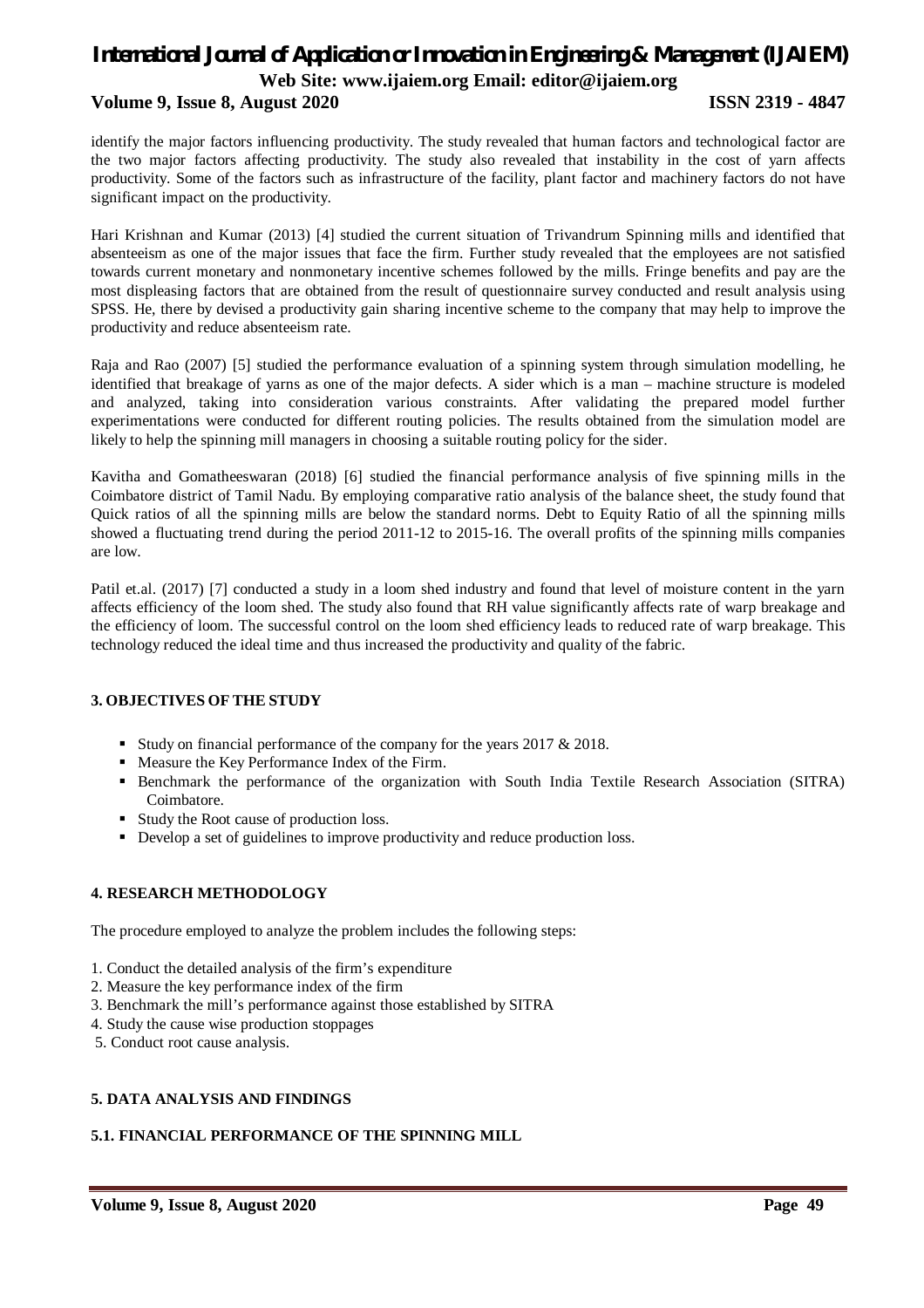# *International Journal of Application or Innovation in Engineering & Management (IJAIEM)* **Web Site: www.ijaiem.org Email: editor@ijaiem.org Volume 9, Issue 8, August 2020 ISSN 2319 - 4847**

The profit/loss data of Kerala Lakshmi Mills depicted in Figure 1 indicates that the firm is on heavy financial loss over the years. Further, though the installed production capacity of mill is 3864960 Spindles per month, the available capacity per month is only around 3671712 Spindles. Thus, the plant generally losses the services of about 193248 Spindles per month, which in turn can lead to a huge loss of production. Therefore, the present study focuses on the production loss and productivity issues of the firm.



**Figure 1** Financial performance of the firm

### **5.2. ANALYSIS OF FIRM'S EXPENDITURE**

The major components of firm's expenditure over the period January-2017 to December-2018 is analyzed and based on the data Pareto Analysis is conducted and the result is displayed in Figure 2.



From the Pareto analysis depicted in Figure 2, it can be observed that the major components accounting for 94.6% of the total cost are the cost associated with raw material, salary and wages, and power and fuel consumptions.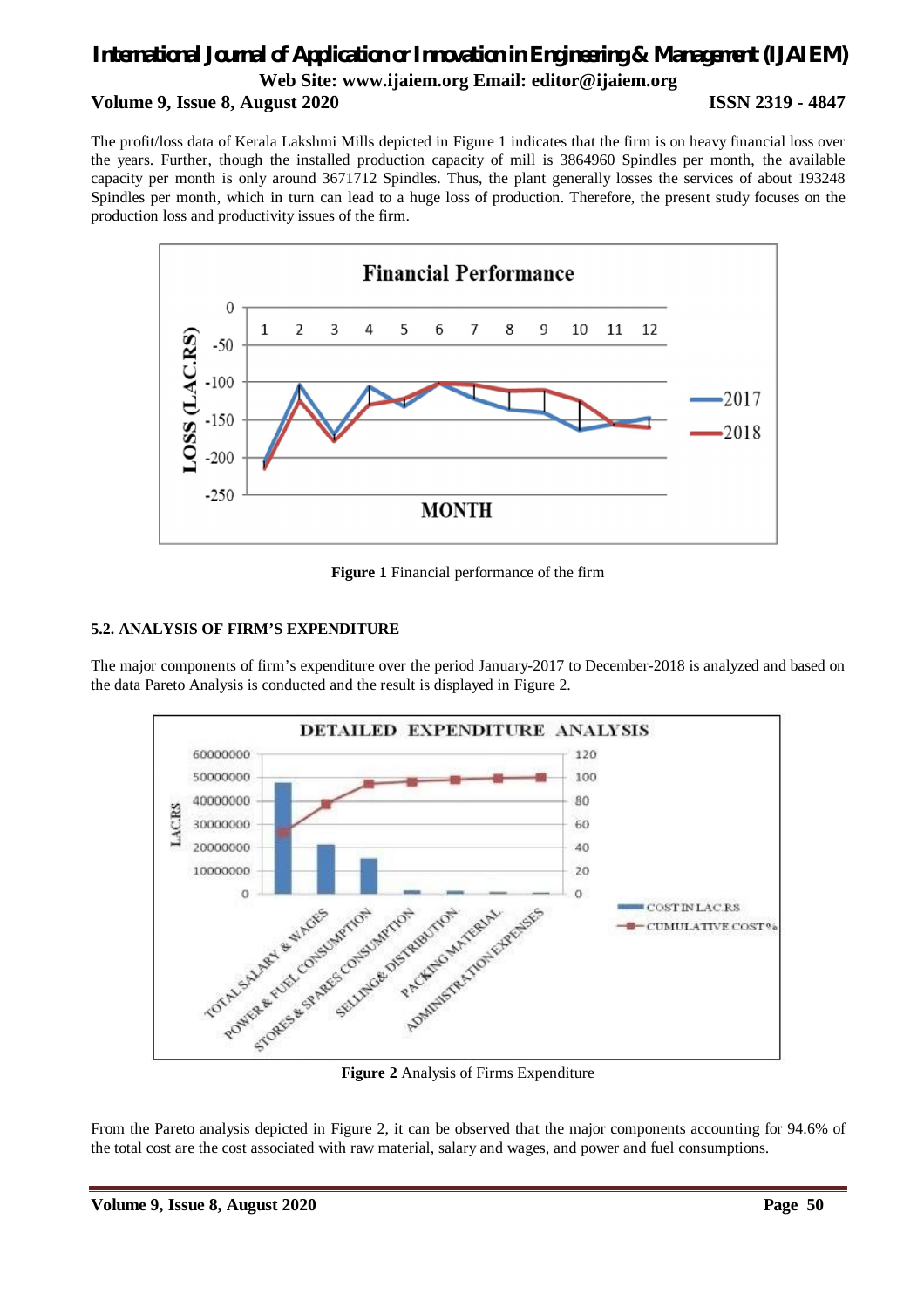**Volume 9, Issue 8, August 2020 ISSN 2319 - 4847**

#### **5.3. MEASUREMENT OF KEY PERFORMANCE INDEX (KPI)**

A Key Performance Indicator is a measurable parameter that determines how effectively a firm is attaining key business objectives. The high level KPI employed in the study is the index on profit/ loss. The low level KPIs measured in this study includes spindle utilization, material productivity, machine productivity, energy productivity, labor productivity and HOK.

The KPIs measured over the period January-2017 to December-2018 are presented below.

#### **5.3.1. SPINDLE UTILIZATION**

The monthly data on budgeted spindles and actual spindles worked during 2017 and 2018 were collected, analyzed and depicted in Figure 3. The utilization percentages for each month were found out by using the formula: Spindle Utilization= Actual spindles worked

Available spindles

100%



**Figure 3** Spindle Utilization

From the graph depicted in Figure 3, it can be inferred that spindle utilization is above 85% for most of the month, but less than the standard value of 90%. From the data, the highest percentage of spindle utilization is achieved for the month March (2017) and lowest percentage is for December (2017).

#### **5.3.2. PRODUCTIVITY**

Analysis of the expenditure incurred by the firm indicates that the major cost components are raw material, salary and wages and power and fuel costs. Therefore, the productivities associated with the factor's material, machine, energy and labor productivities were measured and analyzed over the period January-2017 to December-2018. The graphs obtained for the Material productivity, Machine Productivity, Energy Productivity and Labour Productivity are depicted in Figures 4, 5, 6 and 7 respectively.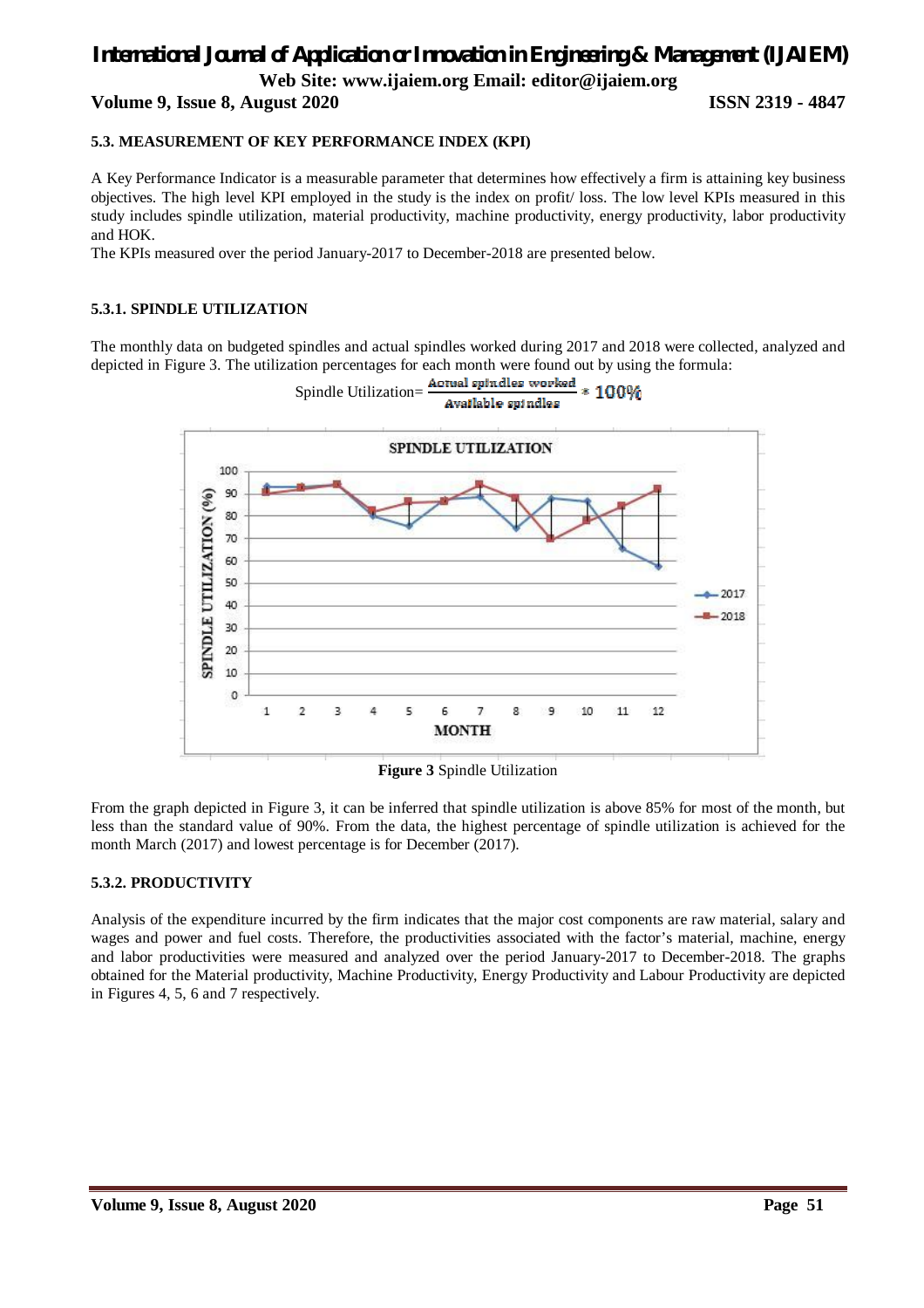# *International Journal of Application or Innovation in Engineering & Management (IJAIEM)*

**Web Site: www.ijaiem.org Email: editor@ijaiem.org**

**Volume 9, Issue 8, August 2020 ISSN 2319 - 4847**



**Figure 4** Material Productivity

From the graph depicted in Figure 4 Material Productivity, it can be inferred that there is significant decrease in the level of material productivity in the year 2018 when compared to the year 2017. The data shows a significant variability and ranges from 94.1% to 95.8%.



**Figure 5** Machine Productivity

From the graph depicted in Figure 5 Machine productivity, it can be inferred that the data shows a high variability and ranges from 24.15 % to 101.68%.



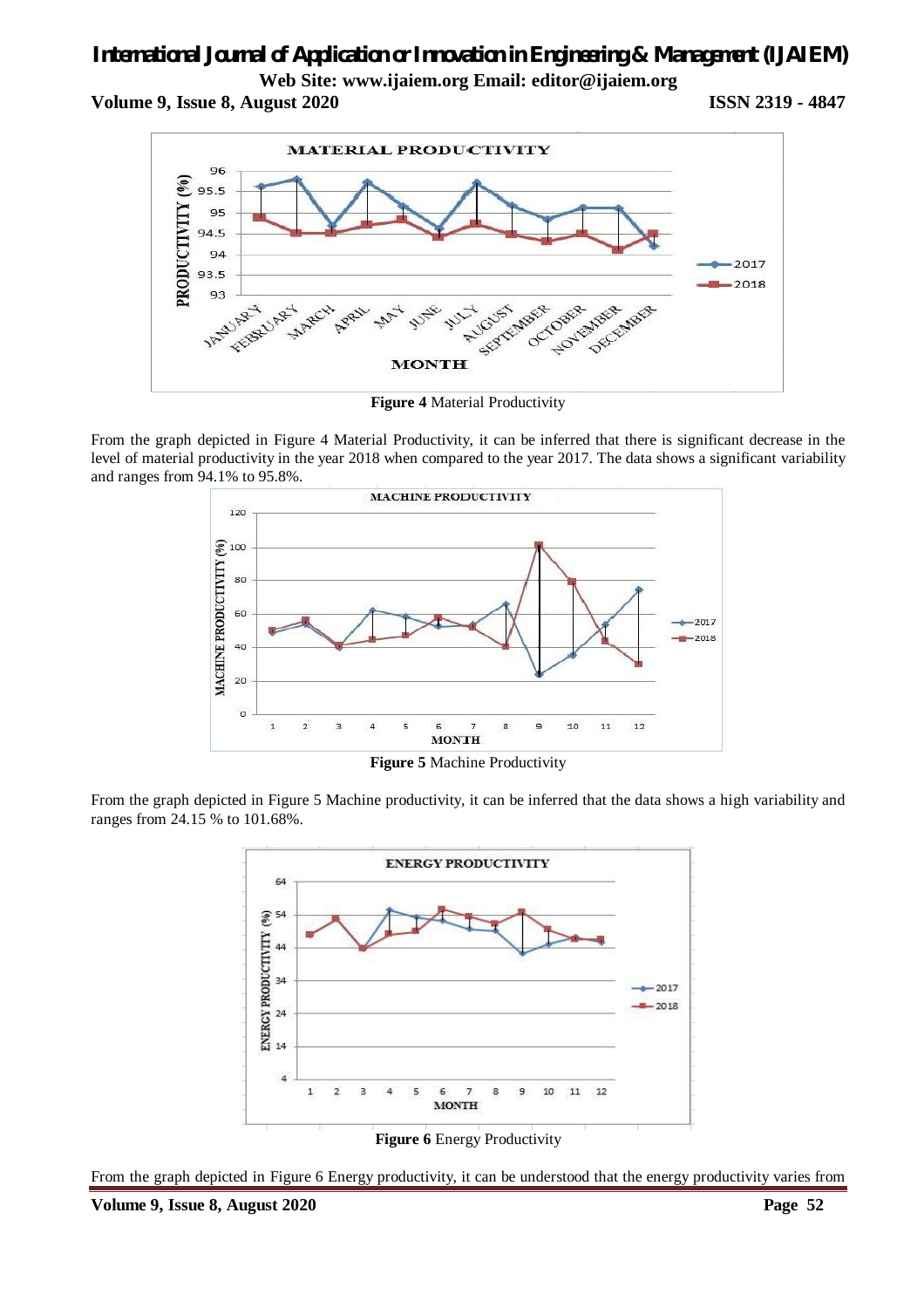# *International Journal of Application or Innovation in Engineering & Management (IJAIEM)* **Web Site: www.ijaiem.org Email: editor@ijaiem.org Volume 9, Issue 8, August 2020 ISSN 2319 - 4847**

42.26% to 55.62%. It can also be seen that there is only a considerable variation in the level of energy productivity over the years 2017 to 2018.



**Figure 7** Labour Productivity

From the graph depicted in Figure 7 Labour productivity, it can be understood that the labour productivity varies from 66.37% to 75.21%. From the graph, it can be inferred that there is a significant decrease in the level of labour productivity in the year 2018 when compared to 2017.

#### **5.3.3. HOK**

HOK can be defined as the operative hours to produce 100 Kg of yarn. The HOK values obtained over the period is presented in Table 1. From the Table 1, the average HOK value is 8.15.

| Table 1: HOK values |              |                          |  |  |  |  |
|---------------------|--------------|--------------------------|--|--|--|--|
| <b>YEAR</b>         | <b>MONTH</b> | <b>HOK POST SPINNING</b> |  |  |  |  |
|                     | <b>JAN</b>   | 8.32                     |  |  |  |  |
|                     | <b>FEB</b>   | 7.59                     |  |  |  |  |
|                     | <b>MAR</b>   | 8.32                     |  |  |  |  |
|                     | <b>APR</b>   | 8.45                     |  |  |  |  |
|                     | <b>MAY</b>   | 8.62                     |  |  |  |  |
|                     | <b>JUN</b>   | 8.72                     |  |  |  |  |
| 2017                | <b>JULY</b>  | 8.81                     |  |  |  |  |
|                     | <b>AUG</b>   | 8.69                     |  |  |  |  |
|                     | <b>SEP</b>   | 8.48                     |  |  |  |  |
|                     | <b>OCT</b>   | 8.5                      |  |  |  |  |
|                     | <b>NOV</b>   | 8.5                      |  |  |  |  |
|                     | <b>DEC</b>   | 8.5                      |  |  |  |  |
|                     | <b>JAN</b>   | 8.5                      |  |  |  |  |
|                     | <b>FEB</b>   | 9                        |  |  |  |  |
|                     | <b>MAR</b>   | 9                        |  |  |  |  |
|                     | <b>APR</b>   | 8.79                     |  |  |  |  |
|                     | <b>MAY</b>   | 8.62                     |  |  |  |  |
| 2018                | <b>JUN</b>   | 8.12                     |  |  |  |  |
|                     | <b>JULY</b>  | 7.2                      |  |  |  |  |
|                     | AUG          | 7.81                     |  |  |  |  |
|                     | <b>SEP</b>   | 7.14                     |  |  |  |  |
|                     | <b>OCT</b>   | 6.88                     |  |  |  |  |
|                     | <b>NOV</b>   | 6.93                     |  |  |  |  |
|                     | <b>DEC</b>   | 6.07                     |  |  |  |  |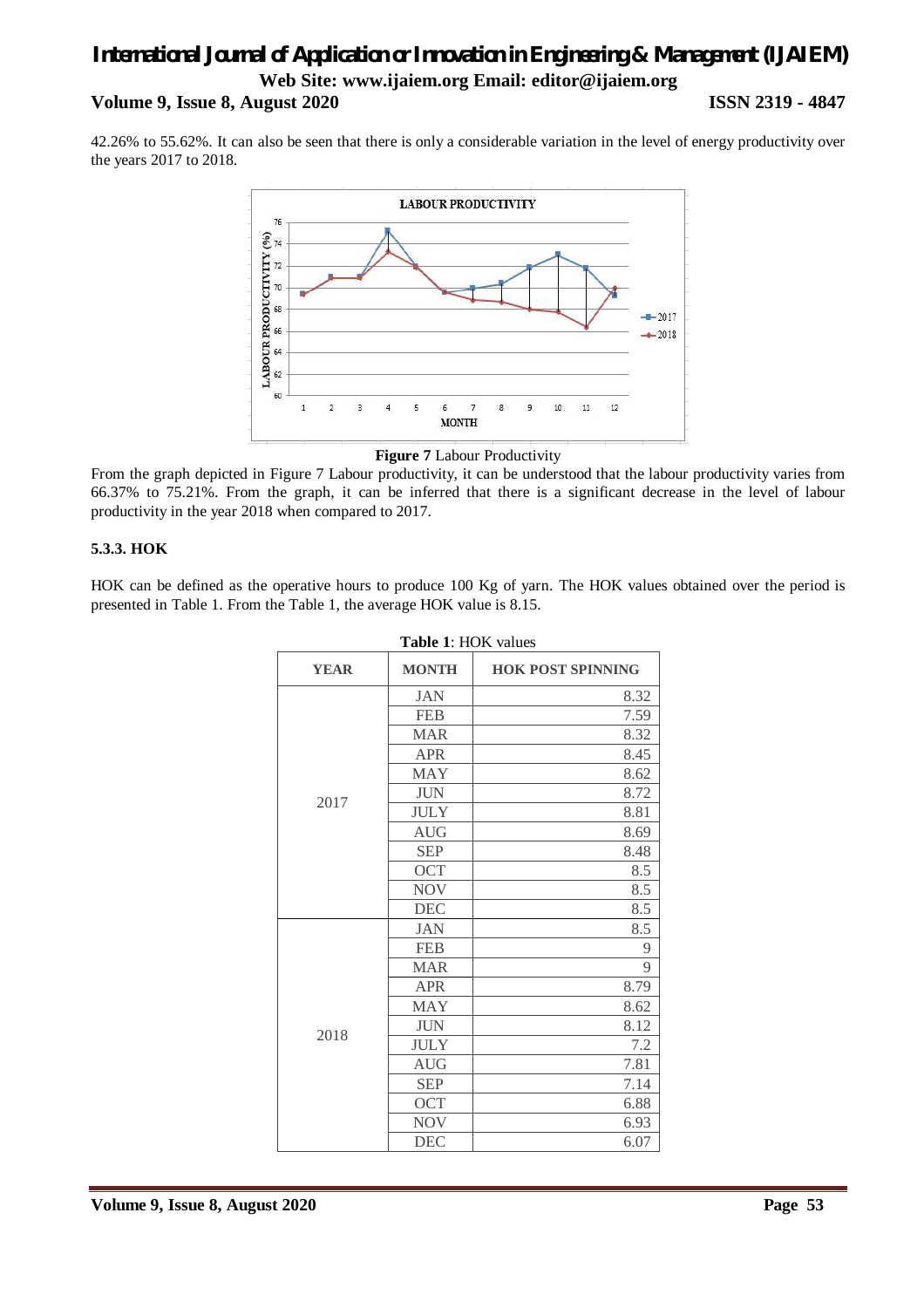**Volume 9, Issue 8, August 2020 ISSN 2319 - 4847**

#### **5.4. ACTUAL PRODUCTION PER SPINDLE PER 8 HOURS SHIFT**

The Actual production per spindle per 8-hour shift is another KPI relevant to the textile industry. The monthly data on the same over the period of study is collected and described in Table 2.

|      | <b>MONTH</b> | <b>ACTUAL PRODUCTION/SPINDLE/8-</b><br><b>HOURS SHIFT (gms)</b> |  |  |
|------|--------------|-----------------------------------------------------------------|--|--|
|      | <b>JAN</b>   | 69.39                                                           |  |  |
|      | <b>FEB</b>   | 71.35                                                           |  |  |
|      | <b>MAR</b>   | 68.25                                                           |  |  |
|      | <b>APR</b>   | 75.21                                                           |  |  |
|      | <b>MAY</b>   | 71.92                                                           |  |  |
| 2017 | $\rm JUN$    | 69.49                                                           |  |  |
|      | <b>JULY</b>  | 69.94                                                           |  |  |
|      | <b>AUG</b>   | 70.36                                                           |  |  |
|      | <b>SEP</b>   | 79.84                                                           |  |  |
|      | <b>OCT</b>   | 72.96                                                           |  |  |
|      | <b>NOV</b>   | 71.74                                                           |  |  |
|      | <b>DEC</b>   | 69.19                                                           |  |  |
|      | <b>JAN</b>   | 69.34                                                           |  |  |
|      | <b>FEB</b>   | 70.93                                                           |  |  |
|      | <b>MAR</b>   | 70.93                                                           |  |  |
|      | <b>APR</b>   | 73.3                                                            |  |  |
|      | <b>MAY</b>   | 71.92                                                           |  |  |
| 2018 | $\rm JUN$    | 69.56                                                           |  |  |
|      | <b>JULY</b>  | 68.84                                                           |  |  |
|      | <b>AUG</b>   | 68.65                                                           |  |  |
|      | <b>SEP</b>   | 68                                                              |  |  |
|      | <b>OCT</b>   | 67.77                                                           |  |  |
|      | <b>NOV</b>   | 66.37                                                           |  |  |
|      | <b>DEC</b>   | 69.96                                                           |  |  |

**Table 2**: Actual Production per spindle per 8 hours shift

From the Table 2, the mean value of Actual production per spindle per 8 hours shift is 70.63 gms.

#### **5.5. BENCHMARKING**

Benchmarking is a process of measuring the performance of a company's products, services, or processes against those of another business considered to be the best in the industry, aka "best in class." The present study made use of South India Textile Research Association (SITRA) [7) standards for benchmarking. The average KPI value against SITRA standard is presented in Table 3 and the comparison is presented in graphical form in Fig 8.

| Table 3: Comparison of KPI with Standard values of SITRA (Average Values) |  |  |  |  |
|---------------------------------------------------------------------------|--|--|--|--|
|---------------------------------------------------------------------------|--|--|--|--|

| KPI                                             | <b>ACTUAL PRODUCTION</b><br>PER SPINDLE PER 8<br><b>HOURS</b> | <b>LABOUR PRODUCTIVITY</b> | <b>HOK POST</b><br><b>SPINNING</b> | UTILIZATION (%) |
|-------------------------------------------------|---------------------------------------------------------------|----------------------------|------------------------------------|-----------------|
| <b>KERALA</b><br><b>LAKSHMI</b><br><b>MILLS</b> | 70.63                                                         | 70.58                      | 8.15                               | 84.21           |
| <b>STANDARD</b>                                 | 90                                                            | 90                         | Q                                  | 90              |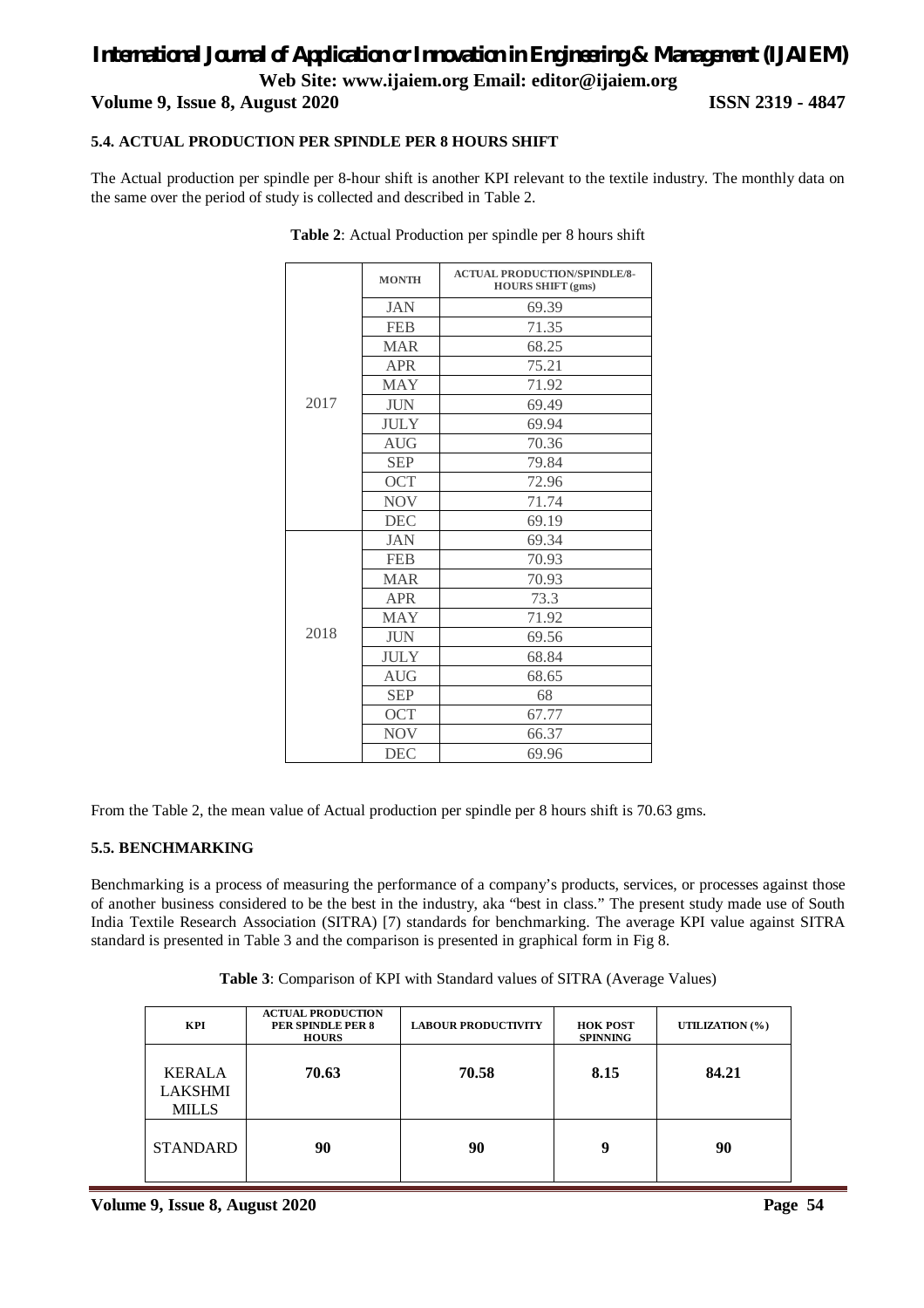**Volume 9, Issue 8, August 2020 ISSN 2319 - 4847**



**Figure 8** Comparison of KPI with Benchmark values

Table 3 indicates that the average values obtained for actual production per spindle per 8 hours for the mill is 70.63 gm, while the standard value for a mill working in healthy condition is 90 gm. The average labor productivity for the mill is 70.58 % while the standard value is 90 %. The average HOK for post spinning is 8.15 when compared to the standard value of 9. The utilization for the mill is 84.21 % when compared to the standard value of 90 %. Comparison of KPI with Benchmark values of SITRA are depicted in Figure 8. Based on the above data it can be concluded that the parameters employed for benchmarking is not crossing the standards established by the South India Textile Research Association (SITRA). and hence it can conclude that the mill is in sick condition.

#### **5.6. STUDY ON CAUSE-WISE PRODUCTION STOPPAGES**

The production capacity of spinning mills is specified in terms of number of spindles. Due to many reasons the available capacity in any period must be lower than the designed capacity. The data on monthly cause-wise production stoppages in terms of spindle loss over the period spanning January-2017 to December-2018 is collected, analyzed and presented in a Pareto chart as shown in the figure 9.



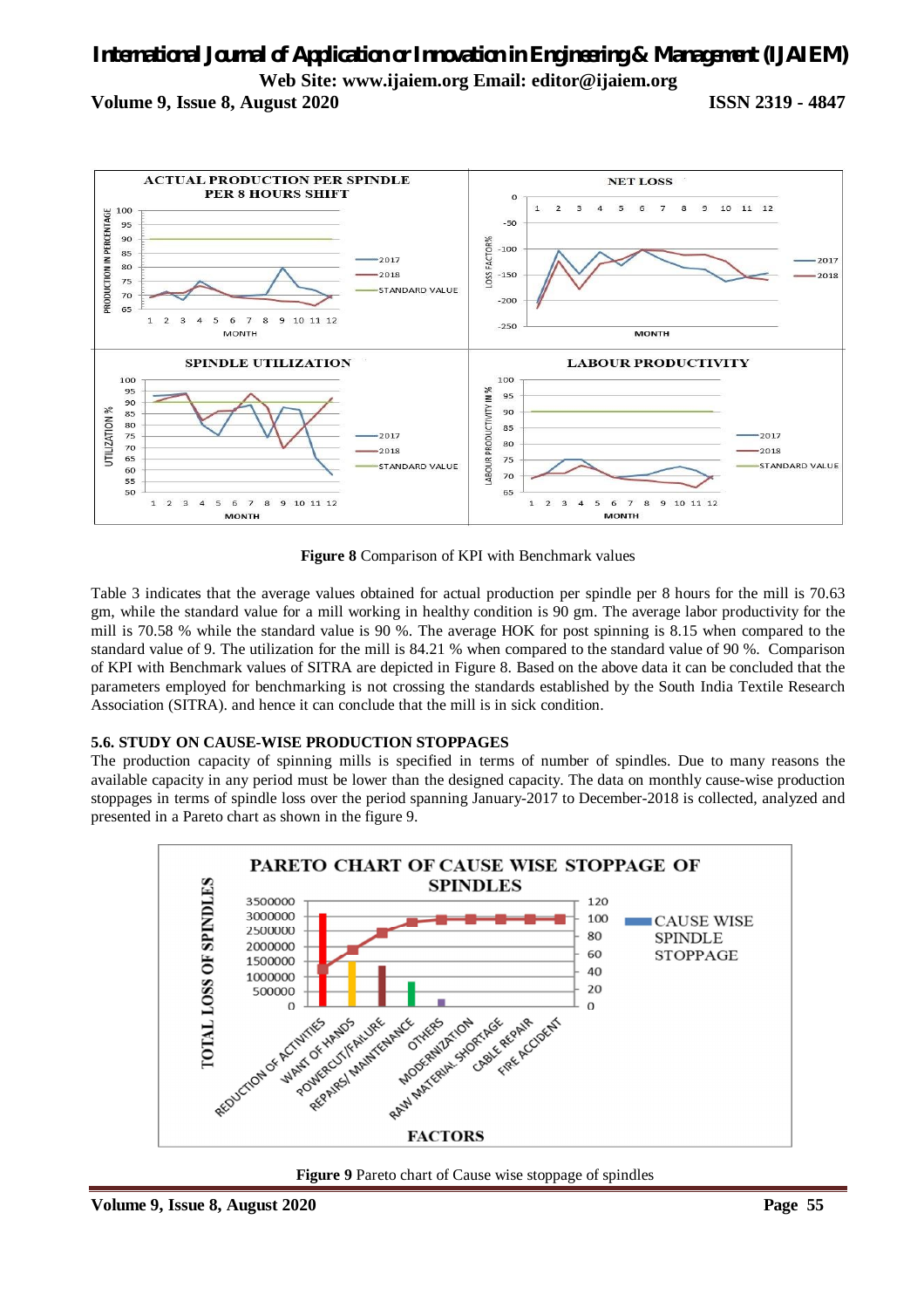# *International Journal of Application or Innovation in Engineering & Management (IJAIEM)*

**Web Site: www.ijaiem.org Email: editor@ijaiem.org**

#### **Volume 9, Issue 8, August 2020 ISSN 2319 - 4847**

From the Pareto Chart depicted in Figure 9, it can be understood that major factors leading to production loss are reduction of activities, want of hands, Power cut/ failure, repairs or maintenance.

#### **5.7. IDENTIFICATION OF ROOT CAUSES**

The results obtained from the pareto chart in figure 9 indicates that major factors leading to production loss arereduction of activities, want of hands, power cut/ failure, repairs or maintenance. In order to identify the root causes leading to these major factors, cause wise stoppage of spindles over the period January 2017 to December 2018 are collected, analyzed and depicted in Table 4.

| <b>MONTH</b>   | <b>COUNT</b><br><b>CHANGE</b> | <b>TRANSFORMER</b><br><b>TRIP</b> | <b>STRIKE/</b><br><b>HARTHAL</b> | <b>ABSENTEEISM OF</b><br><b>LABOURS</b> | <b>ELECTRIC</b><br><b>REPAIRS</b> | <b>LOAD</b><br><b>SHEDDING</b> | <b>MAINTENANCE</b><br><b>REPAIRS</b> |
|----------------|-------------------------------|-----------------------------------|----------------------------------|-----------------------------------------|-----------------------------------|--------------------------------|--------------------------------------|
| <b>JAN-17</b>  | 6749                          | $\overline{0}$                    | 16954                            | 20487                                   | 9876                              | 7111                           | 42178                                |
| <b>FEB-17</b>  | 4687                          | $\Omega$                          | 12547                            | $\Omega$                                | 8964                              | 4400                           | 63874                                |
| <b>MAR-17</b>  | 14804                         | $\boldsymbol{0}$                  | 35944                            | 135390                                  | 9641                              | 13922                          | 102241                               |
| APR-17         | 4632                          | $\boldsymbol{0}$                  | 99456                            | $\boldsymbol{0}$                        | 10547                             | 4440                           | 65874                                |
| $MAY-17$       | 1647                          | $\boldsymbol{0}$                  | $\Omega$                         | $\boldsymbol{0}$                        | 11287                             | 10360                          | 74638                                |
| JUNE-17        | 1364                          | $\boldsymbol{0}$                  | 21987                            | 65874                                   | 14363                             | 18984                          | 65487                                |
| $JULY-17$      | 924                           | $\mathbf{0}$                      | 29364                            | $\boldsymbol{0}$                        | 25471                             | 54160                          | 71684                                |
| $AUG-7$        | 6483                          | $\boldsymbol{0}$                  | 49324                            | $\boldsymbol{0}$                        | 9856                              | 12018                          | 79324                                |
| <b>SEPT-17</b> | 1932                          | $\boldsymbol{0}$                  | 76985                            | 54368                                   | 7493                              | 4140                           | 27055                                |
| $OCT-17$       | 6103                          | $\boldsymbol{0}$                  | $\boldsymbol{0}$                 | 59874                                   | 9364                              | 11223                          | 61874                                |
| <b>NOV-17</b>  | 2547                          | $\boldsymbol{0}$                  | 32647                            | 46874                                   | 8458                              | 8287                           | 48746                                |
| $DEC-17$       | 16324                         | $\boldsymbol{0}$                  | 18246                            | $\mathbf{0}$                            | 6812                              | 1042                           | 39784                                |
| <b>JAN-18</b>  | 6541                          | $\boldsymbol{0}$                  | 18524                            | 21458                                   | 7631                              | 9827                           | 49871                                |
| <b>FEB-18</b>  | 4820                          | $\boldsymbol{0}$                  | 10203                            | $\boldsymbol{0}$                        | 8115                              | 7809                           | 54156                                |
| <b>MAR-18</b>  | 11724                         | $\boldsymbol{0}$                  | $\mathbf{0}$                     | 98741                                   | 9834                              | 7249                           | 71682                                |
| <b>APR-18</b>  | 3543                          | $\boldsymbol{0}$                  | 174567                           | $\boldsymbol{0}$                        | 4687                              | 6908                           | 61517                                |
| <b>MAY-18</b>  | $\mathbf{0}$                  | $\boldsymbol{0}$                  | $\mathbf{0}$                     | $\boldsymbol{0}$                        | 14963                             | 11705                          | 83870                                |
| JUNE-18        | 1425                          | $\boldsymbol{0}$                  | 23647                            | 55748                                   | 14832                             | 18042                          | 63478                                |
| $JULY-18$      | 872                           | $\mathbf{0}$                      | 28356                            | $\overline{0}$                          | 24712                             | 49973                          | 76281                                |
| $AUG-18$       | 6957                          | 598296                            | 45651                            | $\mathbf{0}$                            | 6384                              | 12192                          | 74091                                |
| SEPT-18        | 1701                          | $\mathbf{0}$                      | 70883                            | 59327                                   | 8541                              | 11180                          | 80043                                |

**Table 4:** Causes and number of spindles lost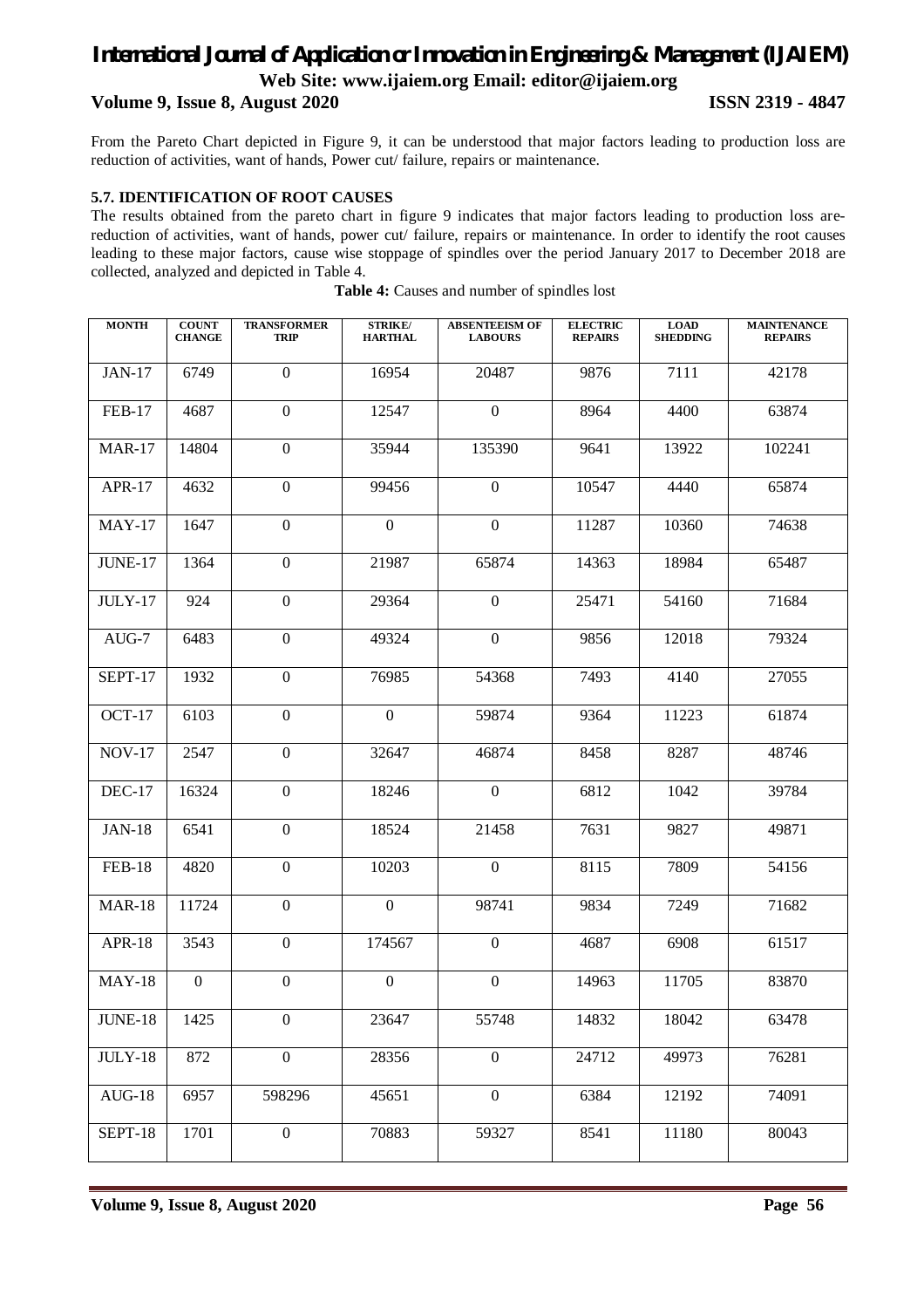**Volume 9, Issue 8, August 2020 ISSN 2319 - 4847**

| OCT-18       | 5978   |        | 52545  | 11247  | 14906  | 69492   |
|--------------|--------|--------|--------|--------|--------|---------|
| $NOV-18$     | 2319   | 30533  | 44983  | 6482   | 6659   | 54109   |
| $DEC-18$     | 17070  | 15782  | U      | 4175   | 5809   | 47663   |
| <b>TOTAL</b> | 131146 | 811600 | 715669 | 254235 | 312346 | 1529017 |

Based on the data obtained from the Table 4, a cause and effect diagram were prepared. The diagram determines why something happened by organizing probable causes into smaller groups. Determining the minor causes which can develop into major causes is the main objective of this diagram.



**Figure 10** Cause and effect diagram for loss of production

From the Fig 10, it can be inferred that Loss of production is the effect and the major factors contributing to it were identified as Reduction of Activities, Want of hands, Power failure and maintenance. The root causes contributing to each of the major factors are also given in the diagram. The Pareto analysis of root causes contributing to spindle loss over the period January 2017 to December 2018 is depicted in Figure 11.



**Figure 11** Pareto Analysis of root causes

From the Figure 11, it can be inferred that the root causes contributing to loss of productivity are maintenance repairs, strike/harthal, and absenteeism and transformer trip. The factors which are controllable include maintenance repairs, absenteeism and electrical repairs. The factors which are non-controllable include strike/ Harthal and Load shedding.

#### **6. CONCLUSION**

The present study identified the root causes leading to loss of production over the years January 2017 to December 2018. The measures expected to reduce the production stoppages can be summarized as Reduce the employ turn-over,